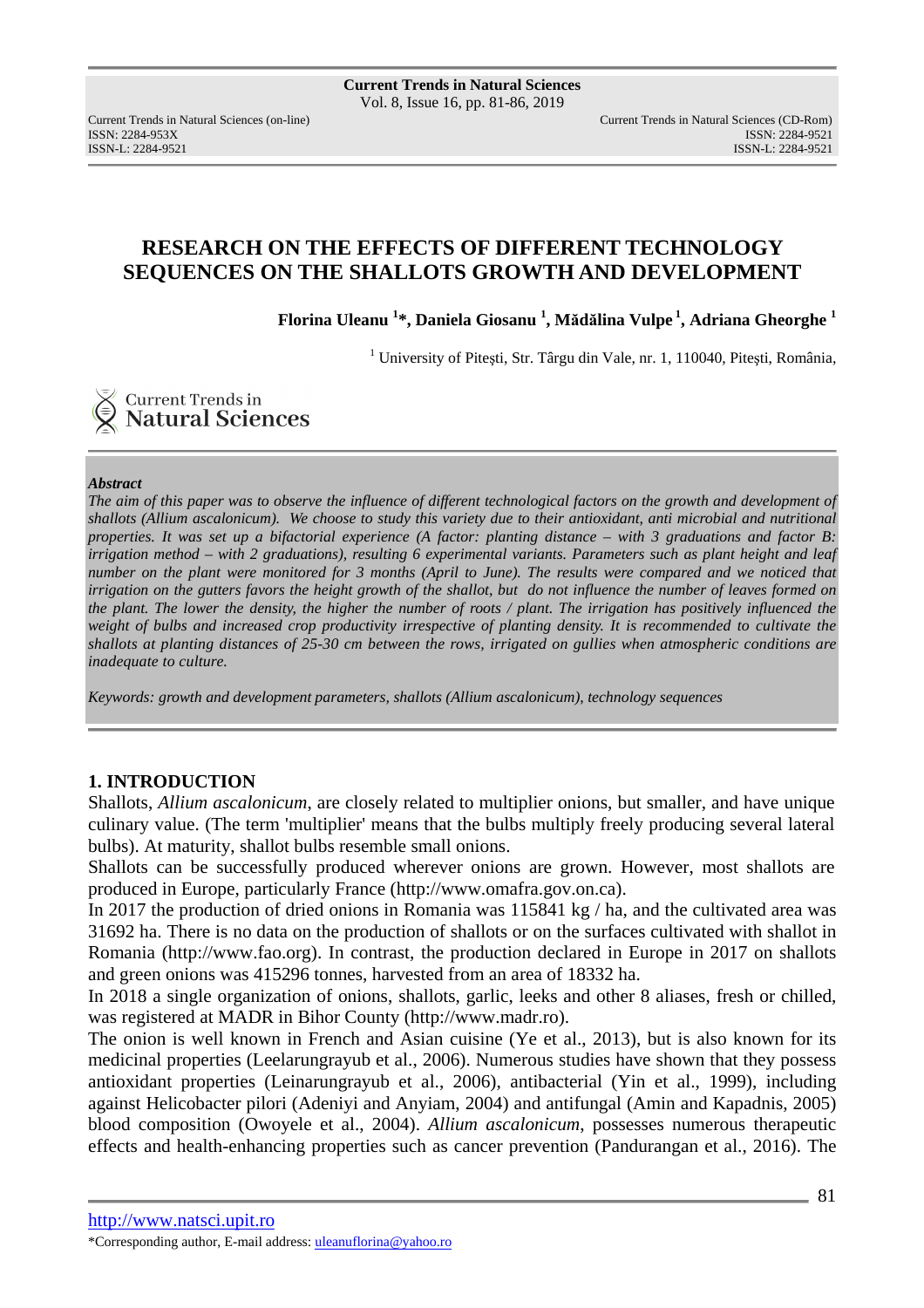Vol. 8, Issue 16, pp. 81-86, 2019

aqueous extract of *A. ascalonicum* made by Reza, et al., in 2011 had the most anti-growth activity on the cancer cell lines.

Irrigation of onion crops is the main measure of improving the water regime in the soil and has the effect of significantly increasing production and ensuring its superior quality (Popandron, 2012). Irrigation has resulted in a very significant increase in onion production irrespective of fertilization or biological material (Butuza et al., 2016). In 2010 Răduică and Popescu has proved that shallots are influenced by fertilization technology.

For the onion crops are recommended to be set up using the five-row sowing scheme  $(40 + 25 + 25)$  $+ 25 + 25$  cm) on a terrain layered with 140 cm crown width (Bălasa, 1957).

## **2. MATERIALS AND METHODS**

The research method used was randomized blocks. A bifactorial experience with 3x2 onions was mounted, totaling 6 experimental variants. 14 plants were used for each variant in three rehearsals and a total of 252 onion plants. From 3 to 3 days we watered the first 3 layers and the other three did not have irrigation.

The experimental factors were the following:

- Factor A planting distance with 3 graduations:
- a1 25/15 (333 333 plants / ha)
- a2 30/15 (285,714 plants / ha)
- a3 40/15 (222 222 plants / ha)
- Factor B watering method with 2 graduations:
- b1-irrigation on the gutters
- b2-irrigated

As a biological material, we used local populations of shallot bulbs.



*Figure 1. Allium ascalonicum* 

The experience was set up in April 2018 in the free field. We planted the bulbs on April 15, so that the plants will be protected from the late frost. The plants rose on 24.04.2018.

Repeat manual batches (between rows with the blade) were performed to avoid rising of the rows and to favor the maturation of the bulbs. They were harvested in July by snatching and were left on the field for a week to dry.

In this experiment the following observations and determinations were made: plant height, leaf / plant number, plant bulb weight, bulb diameter to determine the shape index, number of roots and length, mean bulb weight and number of "hearts".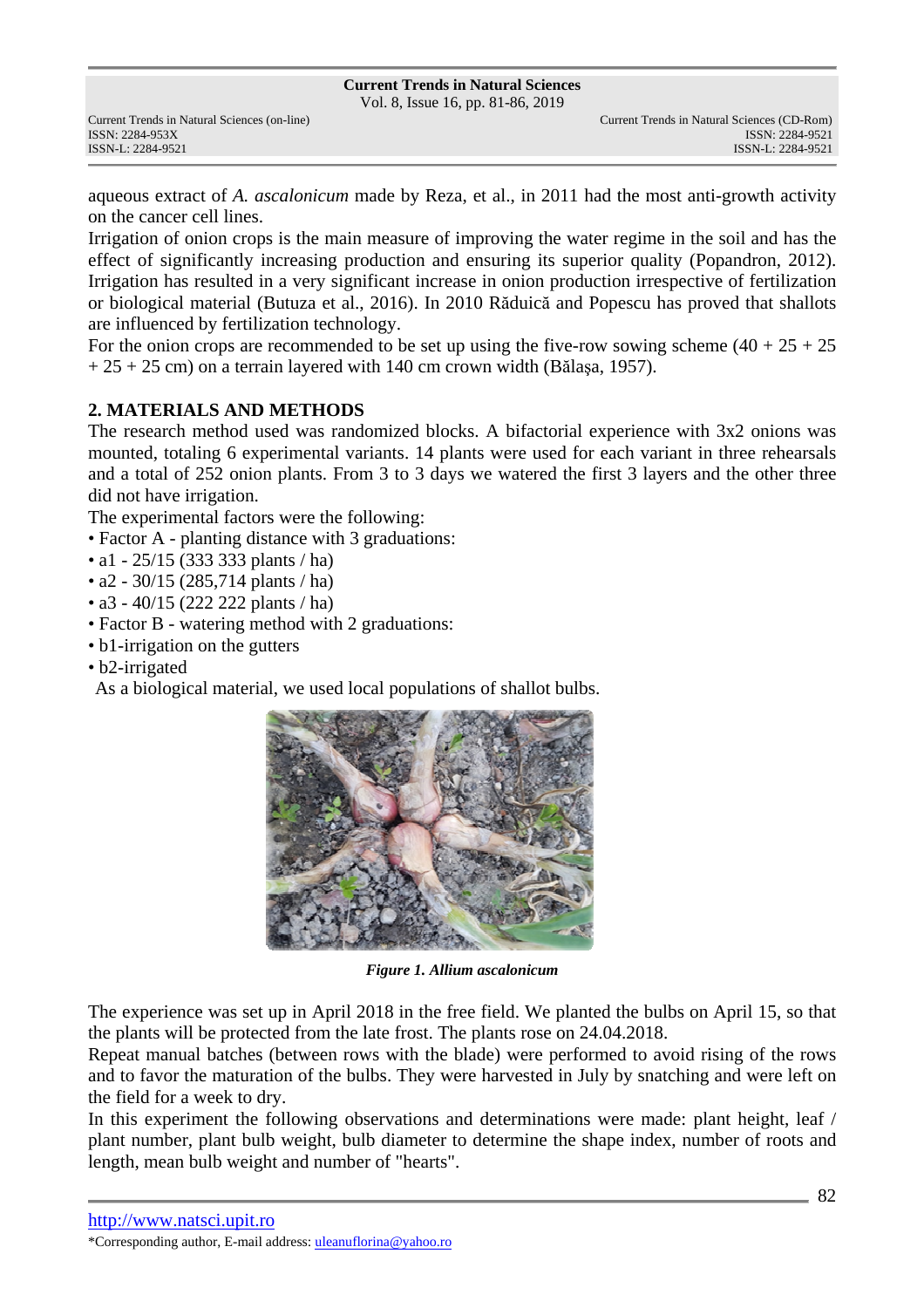Vol. 8, Issue 16, pp. 81-86, 2019

ISSN-L: 2284-9521 ISSN-L: 2284-9521

### **3. RESULTS AND DISCUSSIONS**

We determined the growth rate in height and the number of leaves of plants by performing weekly measurements.

| Table 1. Medium plant height (cm) |        |       |       |       |        |       |       |       |        |
|-----------------------------------|--------|-------|-------|-------|--------|-------|-------|-------|--------|
| Variant                           | Date   |       |       |       |        |       |       |       |        |
|                                   |        |       |       |       |        |       |       |       |        |
|                                   | $28 -$ | 5.    | 12-   | $19-$ | $26 -$ | $2-$  | $9-$  | $16-$ | $23 -$ |
|                                   | apr.   | may   | may   | may   | may    | iun.  | iun.  | iun.  | iun.   |
| Vl                                | 8.28   | 16.74 | 24.95 | 34.14 | 49.05  | 54.1  | 56.05 | 56.94 | 54.85  |
| V2                                | 7.8    | 17.12 | 25.12 | 31.33 | 42.53  | 45.34 | 50.52 | 49.86 | 41.6   |
| V3                                | 8.09   | 179   | 26.73 | 33.48 | 45.4   | 49.24 | 51.14 | 53.2  | 49.36  |
| V4                                | 9.72   | 18.79 | 27.1  | 35.28 | 47.3   | 52.17 | 54.44 | 54.86 | 47.64  |
| V5                                | 9.01   | 15.62 | 24.85 | 34.72 | 46.4   | 52.07 | 56.25 | 58.6  | 54.31  |
| V6                                | 8.98   | 18.87 | 27.21 | 35.09 | 44.98  | 52.13 | 55.7  | 55.12 | 46.09  |

Table 1 shows that the lowest height value was recorded in the non-irrigated V2 variant and the highest planting density in most days of measurements.

We can see that irrigation on the gullies favors plant height growth for all densities studied. The next character studied was the number of leaves per plant (Table 2).

|                | Data          |                         |              |                                           |                   |               |              |               |                |
|----------------|---------------|-------------------------|--------------|-------------------------------------------|-------------------|---------------|--------------|---------------|----------------|
| Variant        | $28-$<br>apr. | $5-$<br>may             | $12-$<br>may | $19-$<br>may                              | $26-$<br>may      | $2 -$<br>iun. | $9-$<br>iun. | $16-$<br>iun. | $23 -$<br>iun. |
| V1             | 13.2          | 21.16                   | 26.83        | 30.58                                     |                   | 31.66 28.41   | 29.25        | 23.5          | 24.25          |
| V <sub>2</sub> | 142.          |                         |              | 18.81 22.54 24.16 25.63 21.27 25.5        |                   |               |              | 23.27         | 20.1           |
| V <sub>3</sub> | 12.09         | 20.8                    | 24           | 29                                        | 28.8              | 25.18         | 27.9         | 27.81         | 23.81          |
| V <sub>4</sub> |               | 15.54 21.18 25.81       |              |                                           | 30.36 31.27 24.72 |               | 30           | 26.91         | 25.18          |
| V <sub>5</sub> | 11            |                         |              | 13.83 18.16 21.75 22.41 20.75 22.66 25.33 |                   |               |              |               | 23.83          |
| V6             |               | 15.72 21.72 25.54 31.72 |              |                                           | - 29              |               | 27.36 30.54  | - 31.91       | 25             |

#### *Table 2. Medium number of leaves/plant*

Irrigation did not favor the increase in leaf counts in most days of measurements.

For the raised layers of shallots not irrigated, the number of leaves were higher than those that were irrigated by ditches.

V5 irrigated had the lowest average number of leaves.

As we can see, the density of planting does not decisively influence the number of leaves formed on the plant.

The bulb form index was determined based on the dimensions of the longitudinal and transverse diameters (Table 3).

The onion bulb has different shapes and is appreciated by the shape index given by the relation: If  $=$  $\Phi L / \Phi T = \Phi$  longitudinal /  $\Phi$  transversal, so we have bulbous globules where If = 1, bulbous bulbous bulb If <1, bulb elongated If> 1.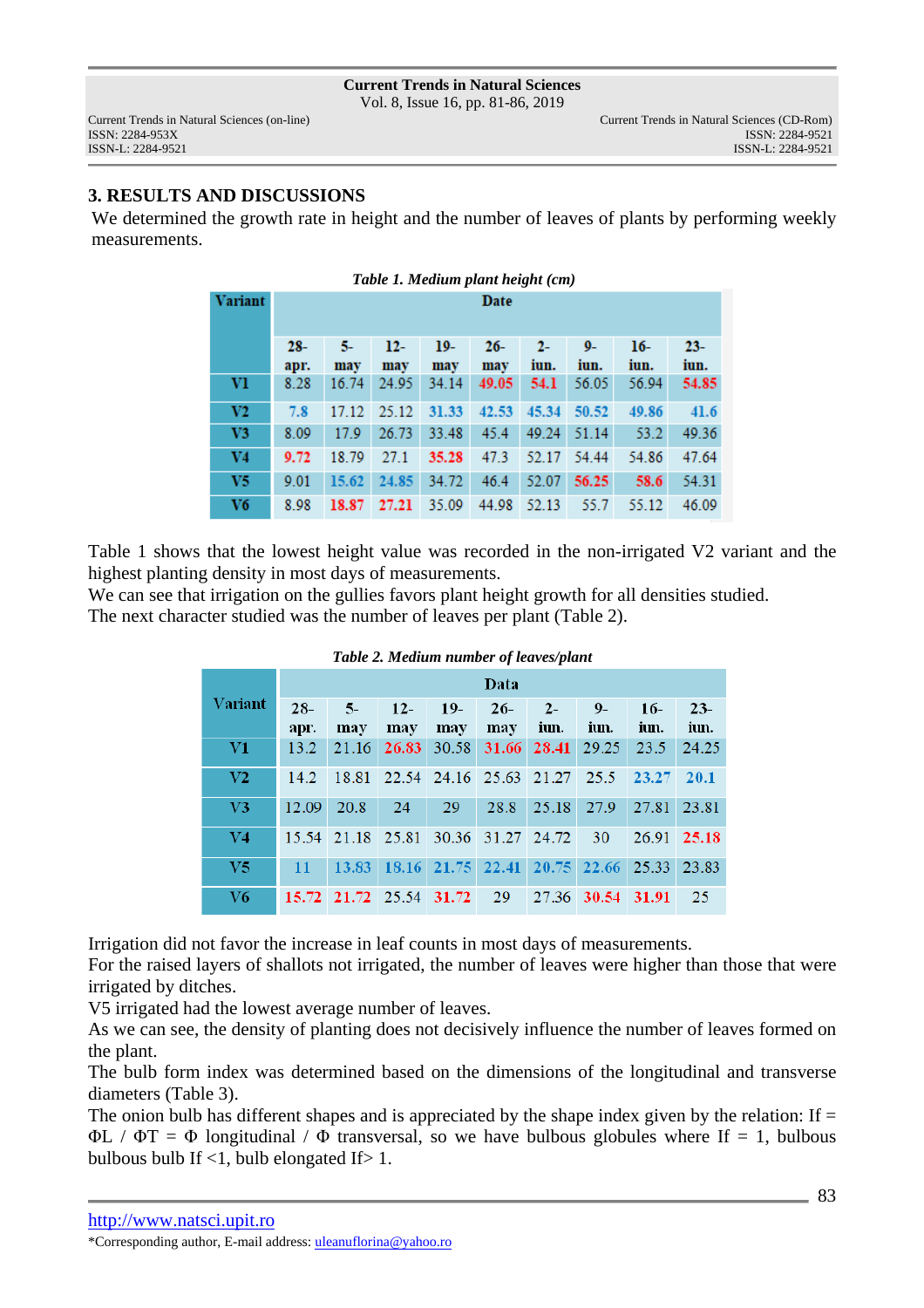Vol. 8, Issue 16, pp. 81-86, 2019

ISSN: 2284-953XISSN: 2284-9521

According to this relationship and the measurements we made, we found that the harvested onion has flattened bulbs.

| ٣p | Table 3. Form indix |                               |                                         |                   |  |  |  |  |
|----|---------------------|-------------------------------|-----------------------------------------|-------------------|--|--|--|--|
|    | <b>Variant</b>      | Longitudinal<br>diameter (mm) | <b>Cross-sectional</b><br>diameter (mm) | <b>Form index</b> |  |  |  |  |
|    | V1                  | 34.54                         | 37.58                                   | 0.91              |  |  |  |  |
|    | V2                  | 37.07                         | 42.96                                   | 0.86              |  |  |  |  |
|    | V <sub>3</sub>      | 34.82                         | 37.17                                   | 0.93              |  |  |  |  |
|    | V <sub>4</sub>      | 33.43                         | 39.35                                   | 0.84              |  |  |  |  |
|    | V <sub>5</sub>      | 36.26                         | 44.44                                   | 0.81              |  |  |  |  |
|    | V <sub>6</sub>      | 35.14                         | 40.16                                   | 0.87              |  |  |  |  |

It can not be said that irrigation and planting density had a major influence on the longitudinal and transverse diameters of the bulbs.The following characters were the number and length of the roots.



*Figure 2. Number of roots/plant* 

Regarding the number of roots / plants (figure 2) it is observed that the lowest value of this character was recorded in variant V3, the highest value for variant V5, the latter having a better water supply and nutritive elements of plants.

The number of roots was inversely influenced by planting density. A greater number of roots / plants correspond to a lower planting density.

Regarding the length of the roots (figure 3) it is observed that the lowest value of this character was recorded in the variant V6, and the highest in the variant V5.

We will determine the average weight of the bulbs before planting and after harvesting to determine the productivity ratio (table 4).

It is noted that irrigation has positively influenced the increase of crop productivity irrespective of the density of culture.

The lowest value of the average weight of the harvested bulbs was recorded in the V6 variant, and the highest in the V1 variant.

Irrigation has positively influenced the weight gain of bulbs.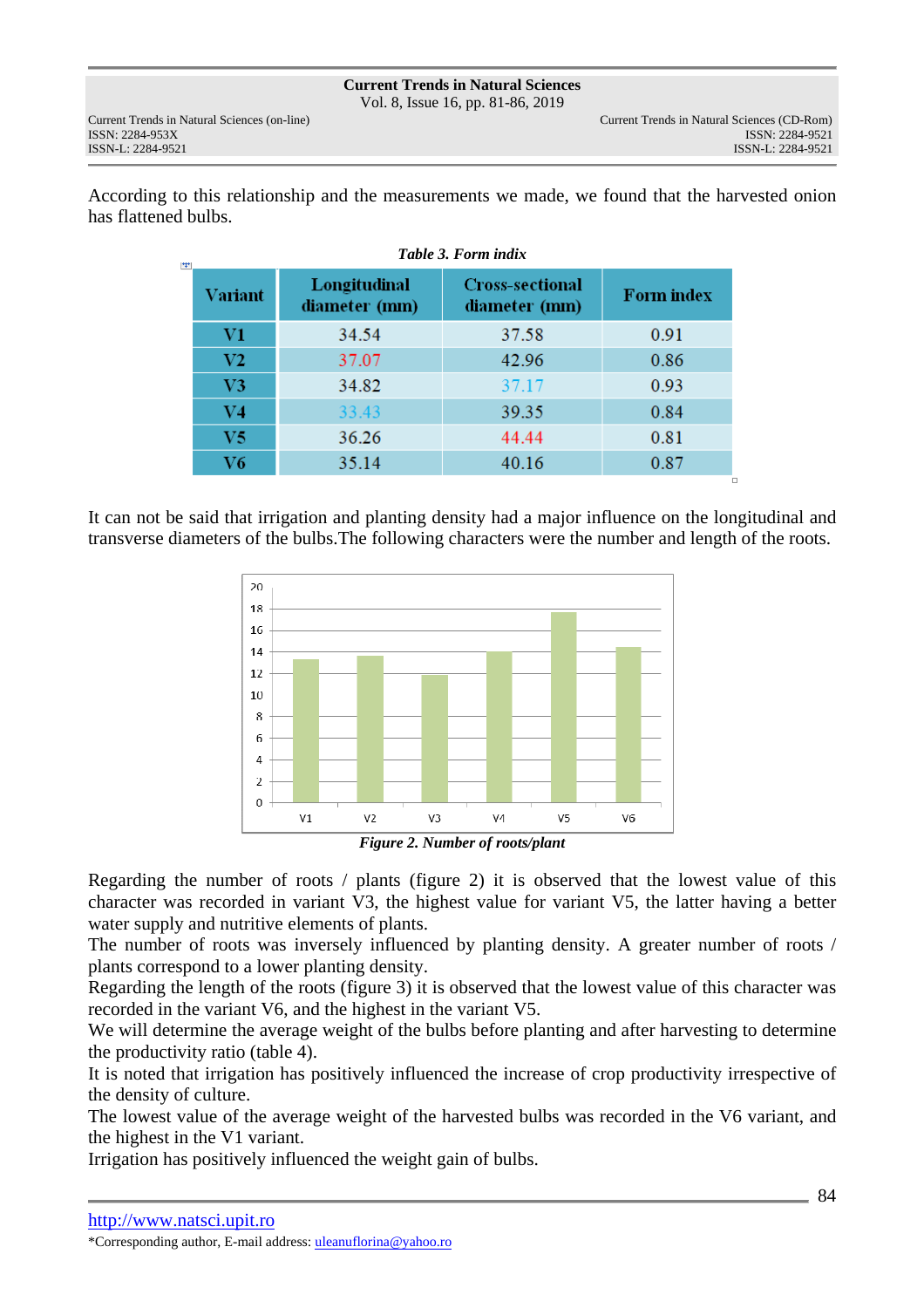Vol. 8, Issue 16, pp. 81-86, 2019

The number of exterior, interior and number of hearts was determined. There are no differences between the variants studied, in terms of the number of inner (2) and outer (4) sheets, the storage capacity being unaffected.



*Table 4. Bulb weight indices* 

| <b>Variant</b> | Bulbs medium weight<br>before planting (g) | <b>Bulbs medium weight</b><br>at harvesting $(g)$ | <b>Productivity</b><br>ratio % |  |
|----------------|--------------------------------------------|---------------------------------------------------|--------------------------------|--|
| V1             | 5.95                                       | 1224                                              | 205                            |  |
| V <sub>2</sub> | 9.14                                       | 689                                               | 75                             |  |
| V <sub>3</sub> | 4.97                                       | 963                                               | 193                            |  |
| $_{\rm V4}$    | 8.43                                       | 880                                               | 104                            |  |
| V <sub>5</sub> | 8.07                                       | 769                                               | 95                             |  |
| V6             | 9.23                                       | 661                                               |                                |  |



*Figure 4. Number of indoor buds* 

http://www.natsci.upit.ro \*Corresponding author, E-mail address: uleanuflorina@yahoo.ro